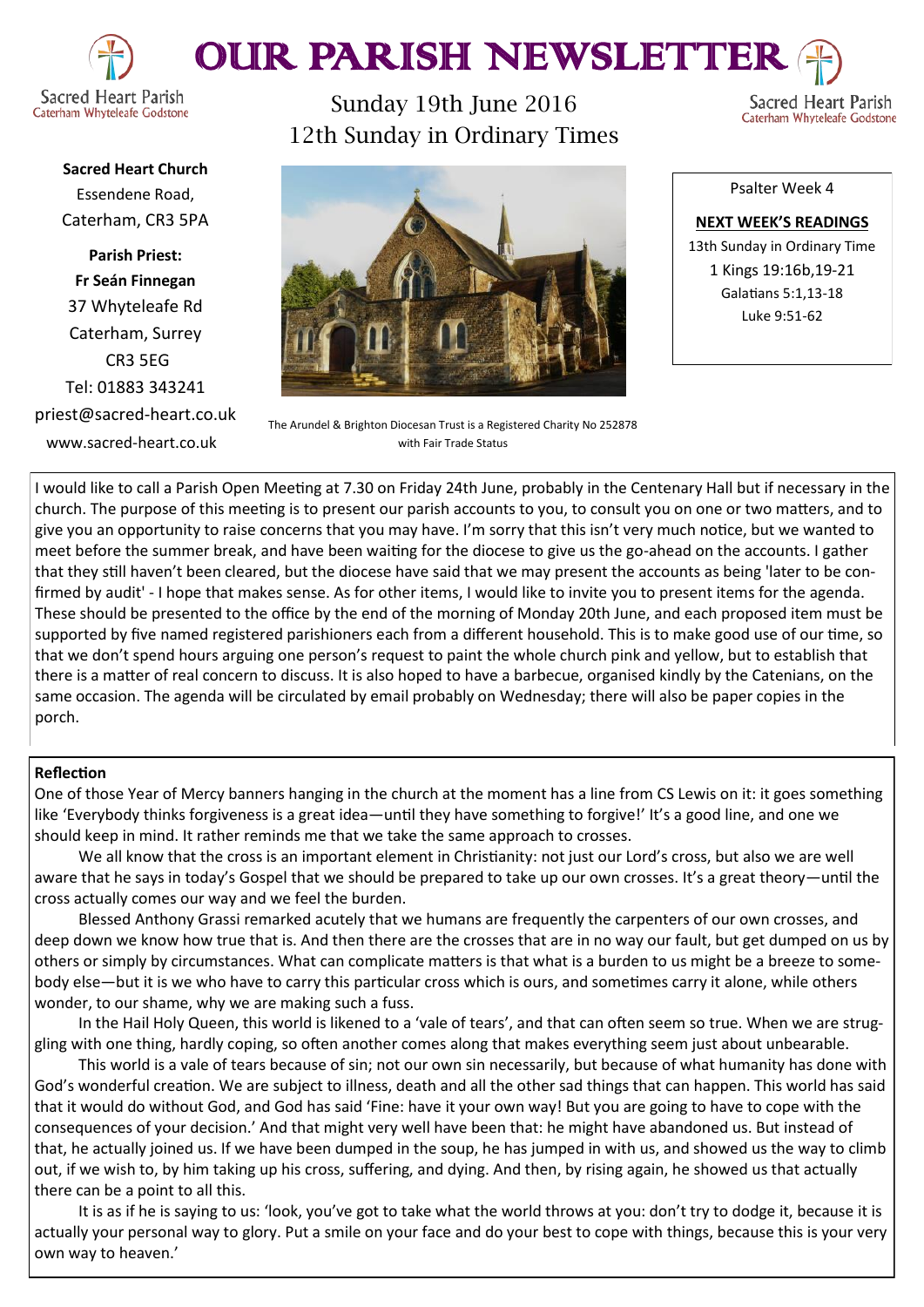# *Caterham's Hidden Gem*

### **Open Caterham at The Sacred Heart 25th/26th June -** can you help by:

- helping for an hour on either day, see the list in the porch - have you a garden table and chairs we could borrow?
- could you put up a poster and invite others to come.

- Cake donations - Please deliver to the old hall on Saturday or Sunday.

If you have already offered to help, please check the list in the porch for your time slot.

Contact Elizabeth Wood for more information. [01883348081/elizabeth.wood11@btinternternet.com](mailto:01883348081/elizabeth.wood11@btinternternet.com)

**Special Collection -** Today there will be a special collection for A Day for Life. Next Sunday there will be a collection for Peter's Pence. Both are **not** eligible for Parish Gift Aid

# **Coffee and Cake with CAFOD**

Please join us for coffee and cake on Saturday 2nd July at St Joseph's Church hall, St Margaret Drive, Epsom KT18 7JQ from 10:15 to

12:30pm. Come along for an update on CAFOD's work, meet others

and discover ways in which you can get involved. Contact Martin or Jo

on 01483 898866 or arundelandbrighton@cafod.org.uk for more info and to book your place.

**St Aidan's Catholic Primary School** Coulsdon CR5 3DE-Headteacher - Required for January 2017 or later subject to negotiation with suitable applicants For further information and an application pack please e mail Mrs Jennifer Blackburne at clerk@st-[aidans.croydon.sch.uk](mailto:clerk@st-aidans.croydon.sch.uk)

**Dementia Friends Information Session – 7.30pm, Friday 8th July (Old Hall)** - This session will provide the opportunity to learn a little more about what it's like to live with dementia and the small ways that we can help. It will be run by a specialist in the area of dementia and will last for about an hour. All are welcome, so please come along to ensure that we are doing our best to create dementia friendly communities.



To be held at The John Fisher School.For further information please contact imccann13@suttonmail.org





St Francis Catholic Primary School - We are currently looking for a Foundation Governor to join our team of committed, progressive governors at St Francis

Primary School. We all work on a voluntary basis and the appointment is made by Bishop Richard of Arundel & Brighton Diocese. Ideally we are looking for someone with legal or health/social care expertise to complement the skills of the current Governing Body. However, please consider applying even if you do not have experience in these areas; enthusiasm and a commitment to supporting St Francis' School, as well as being a practising Catholic, are the only essential criteria. For further information please phone or email the school office (see details above) and leave a message for The Chair of Governors, Mirella O'Donoghue. She will return your call or email and give you more information about what the role entails. Also, find out more about the team from our website [www.stfrancis.surrey.sch.uk](http://www.stfrancis.surrey.sch.uk) under the tab 'About us'. St Francis is a Safeguarding School

**Safeguarding** -The Safeguarding Office (SO) have now given the goahead to commence DBS (CRB) rechecks. If you currently volunteer in a role in the Parish where you work with children or adults at risk you should hold a current DBS check. We will be doing the rechecks in small batches and will be having some sessions over the next couple of months to get the checks up to date. We will be doing this **by appointment only.** Can you please email our reps Jacqui and Dee at [safeguard](mailto:safeguardingreps@gmail.com)[ingreps@gmail.com](mailto:safeguardingreps@gmail.com) to see if you have a current check and if not we will let you know the dates we will be doing the checks. In order to speed things up you will be asked to complete all the forms at this appointment and we would ask that you bring along your **original**ID to-

| <b>Offertory Collection</b>                      |  |  |  |
|--------------------------------------------------|--|--|--|
| Sincere thanks for your generosity last weekend: |  |  |  |
| Offertory: £863.68 (Gift Aid: £316.61)           |  |  |  |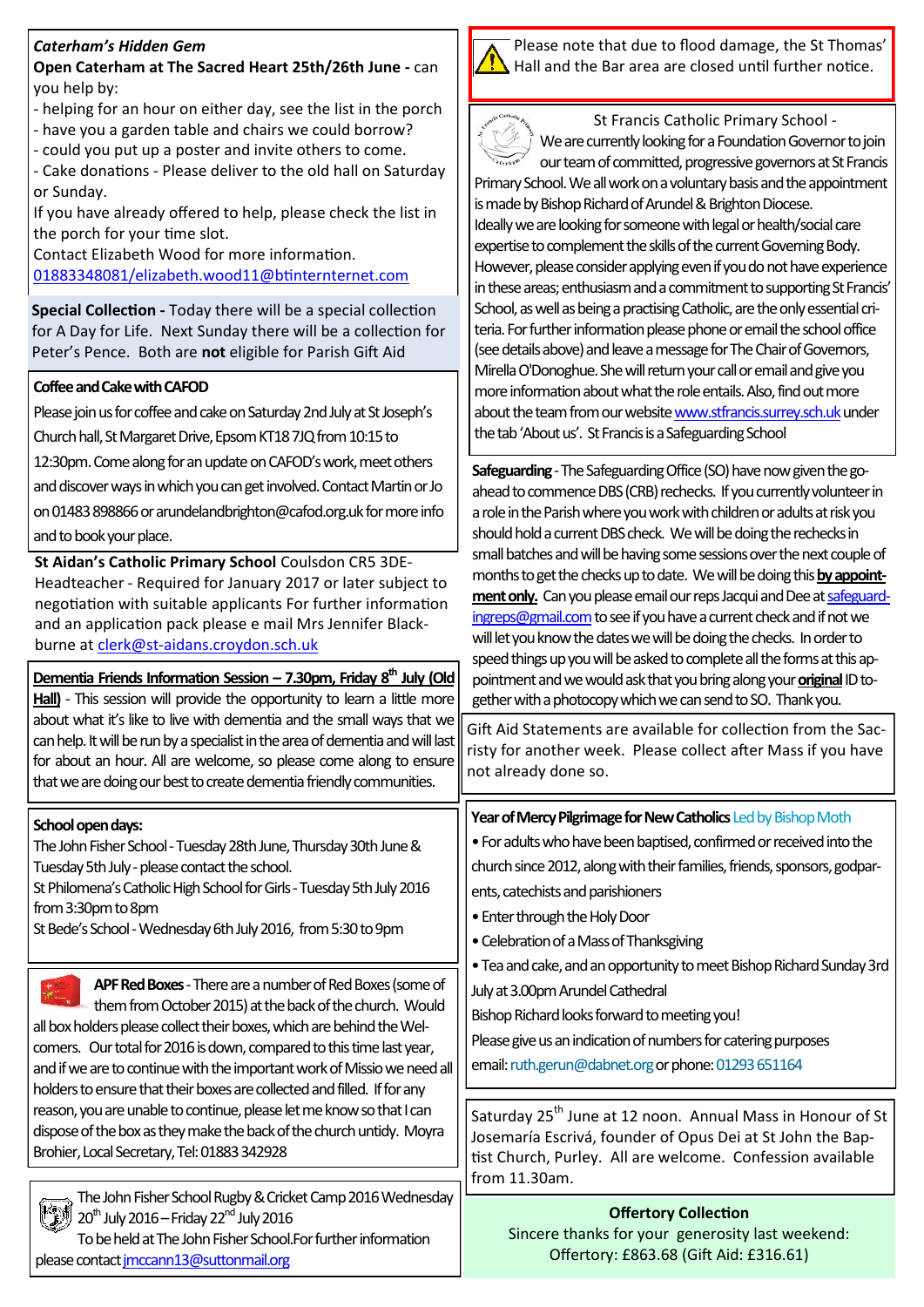### **WHAT'S ON IN THE PARISH THIS WEEK**

| Sun 19th : | Children's liturgy at 9am and 10:45am Mass |  |
|------------|--------------------------------------------|--|
|            | Tea & Coffee after 10:45am Mass            |  |
| Mon:       | Tea & Coffee after Mass (Old Hall)         |  |
| Tues:      | 9:15 - 11:15am Toddler Group (Old Hall)    |  |
| Wed:       | 8pm Journey of Faith                       |  |
| Thurs:     | 7:30pm SVP                                 |  |
|            | 8pm Baptism Class (Old Hall)               |  |
| Sat:       | Open Caterham                              |  |
| Sun 26th:  | Children's liturgy at 9am and 10:45am Mass |  |
|            | Tea & Coffee after 10:45am Mass            |  |
|            |                                            |  |

**Vocations in Today's Church**, a talk by Fr Aaron Spinelli. 4pm Today at All Saints, Oxted RH8 0AG.

**SVP Coffee Morning and Cake Sale – Sunday 3rd July** - The Sacred Heart Conference of the St Vincent De Paul Society warmly invites parishioners to tea, coffee and cake in the Centenary Hall after the 9.00am and 10.45am Masses on Sunday 3<sup>rd</sup> July. Delicious homemade cakes will be on sale and there will be an opportunity to find out more about the work of the SVP in the Parish. Offers of cakes will be greatly appreciated!

WANTED - equipment and furniture for Youth Club at St Thomas' Hall - We are after foldable table tennis, snooker and table football tables and 2 x 3-seater sofas (max length 2.2m) for use and storage in the new St Thomas' Hall. Please contact Mel Flaherty [youthclubsacredheart@gmail.com](mailto:youthclubsacredheart@gmail.com) or 07736 070455

-------

# **Health & Safety**

Ш

**PARKING** - please can we again remind all Parishioners of Ш III the importance of only parking in marked bays, and not Ш III parking on the yellow lines at the entrance to the Church Ш driveway. Cars should also not be parked alongside the Ш Ш III private access road to the office/presbytery or outside Ш III the Old Hall. Recently a Parishioner was taken ill during Ш  $\frac{1}{2}$ . Mass and the ambulance was unable to access the rear of III III the church due to the parking. Luckily in this instance this III did not affect their treatment but in a life and death situ-Ш ation, or in the event of a fire, emergency vehicles need Ш ш Ш III clear access for all our safety. Ш

**First Aiders** - in the event of an emergency during Mass it III III can sometimes be necessary to call on the help of experts. III If you are medically trained and would be happy to lend a  $\|$  $\frac{m}{\ln n}$  hand please could you let the office know so that this in-Ш  $\mathbf{m}$ III formation can be passed on to the welcome groups. Ш **III** Thank you Ш

**III Main Church Doors** - If the main Church doors are open Ш please take care as if you use the steps. A ramped access III III with a hand rail is available at the side of Church. M R R R R R R R R R R R R R R R R R



**Your Prayers are requested for the following persons who** 

**are ill or housebound:** Pat Knight; Kathleen & John Saunders; Helen Keogh; Daisy Hill; Christopher Browne; Kit Monk; Krista Thompson; Jane Hill; Rosemary Whale; Pam Weaver; Jimmy Mullen; Bernie Horrocks; Margaret Robertson; Heather Tordimah; Jenny Rowen; Elizabeth Daley; Eileen, Mel & Rose Lattimore; Bryan Smith; Oliver Farrell; Seeta Pillay; Pat McCoy; John Dunlop, Elise O'Connor, John Gilford, Chris Norman, Baby Tabitha Harrison, Christine Vernon, Maureen Kelly, Mary Wallace, Don Hancock, Gina Waiton, Joe Kelly, Harry Gaut & Ian Lester.

Do you know someone who would like to find out about being a Catholic – or who is a Catholic and would like to deepen their faith? Perhaps you are that someone! - the "Journey of Faith" is for you! Contact us NOW! (See newsletter, or Fr Seán - 01883 343241, Gemma - 01883 342508, Peter - 01883 345749)



**Children's Liturgy - Update Some reminders about Children's Liturgy (running Term time only)**

**There will now be ONE Liturgy for all children between the ages of 1 to 7 years old (children who have NOT made their first Holy Communion)**

#### **Pre-school children**

- Only one adult per family should accompany the children to the liturgy.

- There will be a collection at every session.

**Children age 5 - 7 years (pre First Holy Communion)** - Please ensure your child does not bring anything other than themselves through to the hall.

# **Notes for all**

Ш Ш

Ш  $\blacksquare$ 

Ш

**-** Children who have made their First Holy Communion should remain in the Mass. If parents really feel their child will benefit from attending the session please mention this to the Liturgist before Mass.

- Your seat in the Church can be reserved by picking up a sign from the table with the Hosts on.

- Every 2<sup>nd</sup> Sunday of the Month at 10.45am there will be a Youth Mass instead of an Children's Liturgy. The children will do the roles of Welcoming, Offertory, Reading / Bidding prayers and choir at these Masses.

- All children who have made their First Communion can volunteer to become Altar Servers if they wish to or can join the Children's Choir.

**We are always looking for volunteers to join the Liturgy teams. If you are interested in helping please contact Nina Morro or Nicky Leaker at [nickyleaker@live.co.uk](mailto:nickyleaker@live.co.uk)**

Dioceses pilgrimage to the Shrine of Our Lady of Consolation at West Grinstead, with Bishop Richard on Sunday 17th July 2016. There are 13 tickets available. If you would like to go please contact the office.